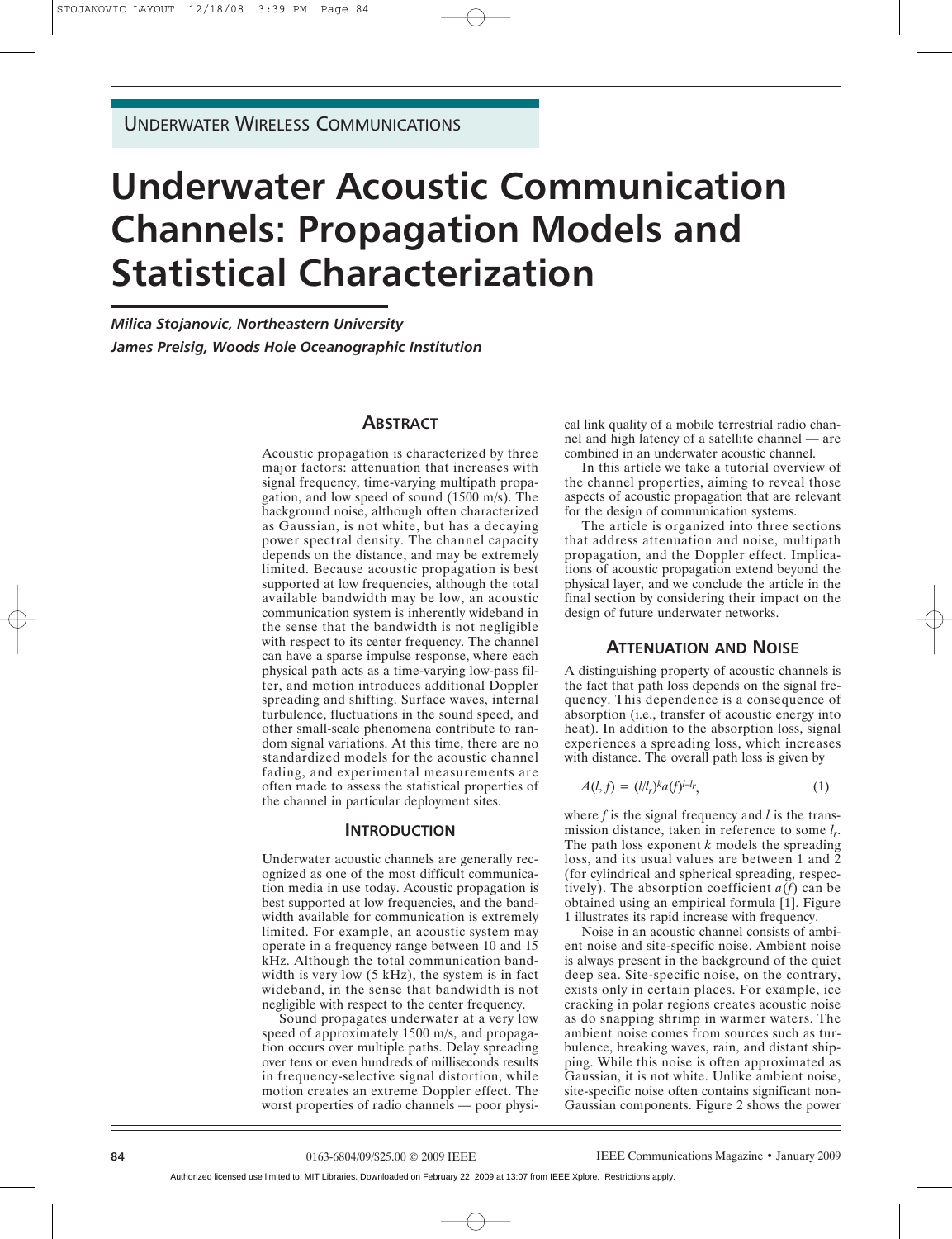spectral density of ambient noise for several values of wind speed (wind drives the surface waves) and several levels of distant shipping activity (which is modeled on a scale from 0 to 1). The power spectral density of ambient noise decays at a rate of approximately 18 dB/decade, as shown by the straight dashed line in Fig. 2 [1].

The attenuation, which grows with frequency, and the noise, whose spectrum decays with frequency, result in a signal-to-noise ratio (SNR) that varies over the signal bandwidth. If one defines a narrow band of frequencies of width ∆*f* around some frequency *f*, the SNR in this band can be expressed as

$$
SNR(l, f) = S_l(f)/A(l, f)N(f), \qquad (2)
$$

where  $S_l(f)$  is the power spectral density of the transmitted signal. For any given distance, the narrowband SNR is thus a function of frequency, as shown in Fig. 3. From this figure it is apparent that the acoustic bandwidth depends on the transmission distance. In particular, the bandwidth and power needed to achieve a prespecified SNR over some distance can be approximated as  $B(l) = b \cdot l^{-\beta}, P(l) = p \cdot l^{\psi},$ where the coefficients *b*, *p* and the exponents  $\beta \in$  $(0, 1)$ ,  $\psi \ge 1$  depend on the target SNR, the parameters of the acoustic path loss, and the ambient noise [2]. The bandwidth is severely limited at longer distances: at 100 km, only about 1 kHz is available. At shorter distances, the bandwidth increases, but will ultimately be limited by that of the transducer. The fact that bandwidth is limited implies the need for bandwidth-efficient modulation methods if more than 1 b/s/Hz is to be achieved over these channels.

Another important observation to be made is that the acoustic bandwidth is often on the order of the center frequency  $f_c$ . This fact bears significant implications for the design of signal processing methods, as it prevents one from making the narrowband assumption  $(B \lt t f_c)$  on which many radio communication principles are based. Respecting the wideband nature of the system is particularly important in multichannel (array) processing and synchronization for mobile acoustic systems.

Finally, the fact that the acoustic bandwidth depends on the distance has important implications for the design of underwater networks. Specifically, it makes a strong case for multihopping, since dividing the total distance between a source and destination into multiple hops enables transmission at a higher bit rate over each (shorter) hop. The same fact helps to offset the delay penalty involved in relaying. Since multihopping also ensures lower total power consumption, its benefits are doubled from the viewpoint of energy-per-bit consumption on an acoustic channel.

## **MULTIPATH**

Multipath formation in the ocean is governed by two effects: sound reflection at the surface, bottom, and any objects, and sound refraction in the water. The latter is a consequence of the spatial variability of sound speed. Figure 4 illustrates the two mechanisms. Sound speed depends on the temperature, salinity, and pressure, which vary with depth and location; and a ray of sound



■ **Figure 1.** *Absorption coefficient, 10 log a(f) in dB/km.* 



**■ Figure 2.** *Power spectral density of the ambient noise.*

always bends toward the region of lower propagation speed, obeying Snell's law. Near the surface, both the temperature and pressure are usually constant, as is the sound speed. In temperate climates the temperature decreases as depth begins to increase, while the pressure increase is not enough to offset the effect on the sound speed. The sound speed thus decreases in the region called the main thermocline. After some depth, the temperature reaches a constant level of 4°C, and from there on, the sound speed increases depth (pressure). When a source launches a beam of rays, each ray will follow a slightly different path, and a receiver placed at some distance will observe multiple signal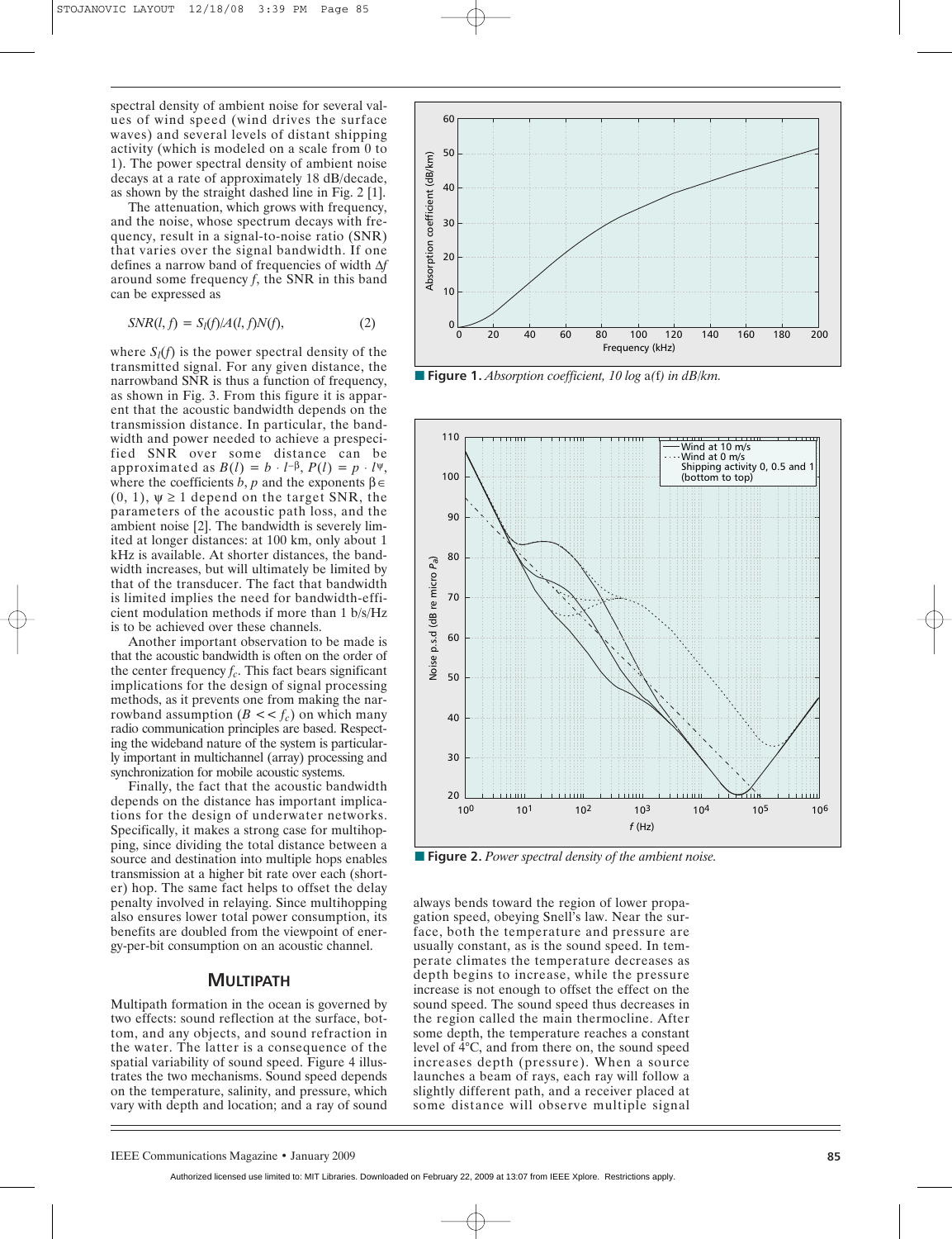

■ **Figure 3.** *Signal-to-noise ratio in an acoustic channel depends on the frequency and distance through the factor 1/*A(l*,* f)N(f)*.*

arrivals. Note that a ray traveling over a longer path may do so at a higher speed, thus reaching the receiver before a direct stronger ray. This phenomenon results in a non-minimum phase channel response.

The impulse response of an acoustic channel is influenced by the geometry of the channel and its reflection and refraction properties, which determine the number of significant propagation paths, and their relative strengths and delays. Strictly speaking, there are infinitely many signal echoes, but those that have undergone multiple reflections and lost much of the energy can be discarded, leaving only a finite number of significant paths.

To put a channel model in perspective, let us denote by *lp* the length of the *p*th propagation path, with  $p = 0$  corresponding to the first arrival. In shallow water, where sound speed can be taken as a constant *c*, path lengths can be calculated using plane geometry, and path delays can be obtained as  $\tau_p = l_p/c$ .

Surface reflection coefficient equals –1 under ideal conditions, while bottom reflection coefficients depend on the type of bottom (hard, soft) and grazing angle [3]. If we denote by Γ*<sup>p</sup>* the cumulative reflection coefficient along the *p*th propagation path, and by  $A(l_p, f)$  the propagation loss associated with this path, then

$$
H_p(f) = \frac{\Gamma_p}{\sqrt{A(l_p, f)}}
$$
\n(3)

represents the frequency response of the *p*th path. Hence, *each path* of an acoustic channel acts as a low-pass filter, which contributes to the overall impulse response,

$$
h(t) = \sum h_p(t - \tau_p),\tag{4}
$$

*p*

where  $h_p(t)$  is the inverse Fourier transform of  $H_p(f)$ .

Figure 5 illustrates the multipath properties for a system operating near the bottom of a 1 km long, 15 m deep channel, with a spreading factor  $k = 1.5$ , and a 3 dB loss associated with each bottom reflection. Results are shown for the first seven paths: the individual path transfer functions  $H_p(f)$  and responses  $h_p(t)$  are in the top row, while the overall transfer function and response (magnitudes) are below. The total multipath spread is governed by the longest path delay, which is on the order of tens of milliseconds, a value typically observed in shallow water experiments. The individual path dispersion is much less than the total multipath spread, and can be ignored for systems whose maximal frequency lies well below the channel cutoff (several tens of kilohertz in our example). This is normally the case in systems that are in use today; however, as transducer technology advances and higher bandwidths become available, this effect may become non-negligible. Any approximations that may result from the general model depend on the spectral occupancy of the signal.

#### **TIME VARIABILITY**

There are two sources of the channel's time variability: inherent changes in the propagation medium and those that occur because of the transmitter/receiver motion. Inherent changes range from those that occur on very long timescales that do not affect the instantaneous level of a communication signal (e.g., monthly changes in temperature) to those that occur on short timescales and affect the signal. Prominent among the latter are changes induced by surface waves, which effectively cause the displacement of the reflection point, resulting in both scattering of the signal and Doppler spreading due to the changing path length.

It is beyond the scope of the present treatment to summarize what is known about statistical characterization of these apparently random changes in the channel response. Suffice it to say that unlike in a radio channel, where a number of models for both the probability distribution (e.g., Rayleigh fading) and the power spectral density of the fading process (e.g., the Jakes' model) are well accepted and even standardized, there is no consensus on statistical characterization of acoustic communication channels. Experimental results suggest that some channels may just as well be characterized as deterministic, while others seem to exhibit Rice or Rayleigh fading [4]. However, current research indicates *K*-distributed fading in other environments [5]. Channel coherence times below 100 ms have been observed [6] but not often. For a general-purpose design, one may consider coherence times on the order of hundreds of milliseconds. In the absence of good statistical models for simulation, experimental demonstration of candidate communication schemes remains a de facto standard.

As an illustrative example, Fig. 6 shows the results of a recent experiment that took place in Narragansett Bay near the coast of Rhode Island. The transmitter and receiver were mounted on fixed tripods at 4 and 2 m above the bottom, at a distance of 1 km, with the channel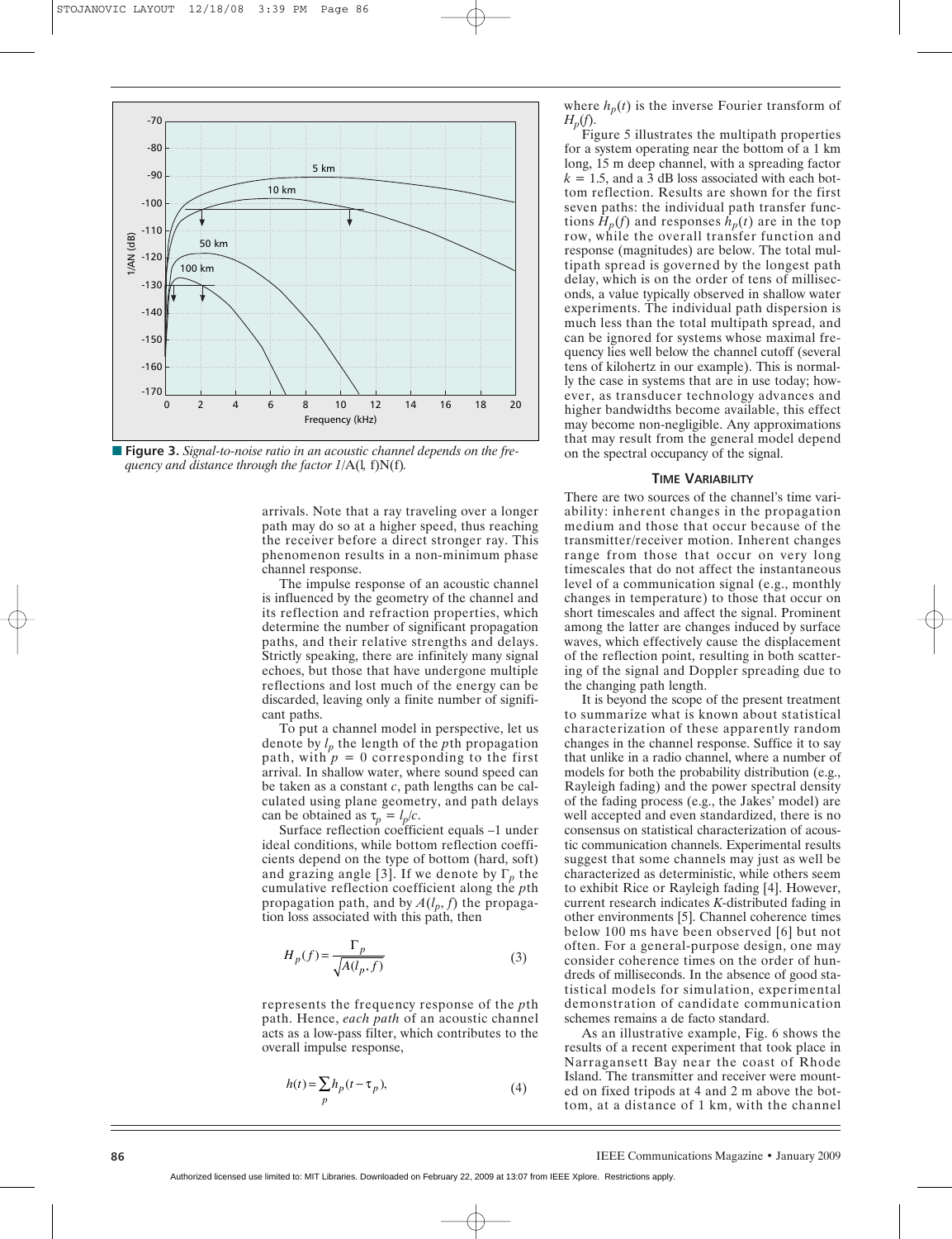

*These analyses will have a major impact on the design of future systems, and in particular on assessing the capacity improvement available from adaptive modulation methods and multi-input multi-output (MIMO) communications.*

**■ Figure 4.** *Multipath formation in shallow and deep water. Below, sound speed as a function of depth and the corresponding ocean cross-section.*

depth ranging between 9 and 14 m. The sea condition was calm. A pseudo-noise (PN) sequence of length 4095, binary phase shift keying (BPSK) modulated onto a 13 kHz carrier, was transmitted repeatedly at a rate of 10 kb/s. The received signal was digitally downconverted, decimated to 2 samples/bit, and correlated with the replica of the PN signal in the baseband. These figures reveal a channel consisting of multipath arrivals, whose amplitude varies in time in such a manner that there is no clearly defined strongest arrival. The phase (not shown) exhibits random behavior around a constant slope, corresponding to a small but different Doppler shift on each of the arrivals. Some histograms resemble a Ricean distribution; however, more measurements need to be made before firm conclusions can be drawn. These analyses will have a major impact on the design of future systems, particularly on assessing the capacity improvement available from adaptive modulation methods and multi-input multi-output (MIMO) communications.

# **THE DOPPLER EFFECT**

Motion of the transmitter or receiver contributes additionally to the changes in channel response. This occurs through the Doppler effect, which causes frequency shifting as well as additional frequency spreading. The magnitude of the Doppler effect is proportional to the ratio  $a = v/c$  of the relative transmitter-receiver velocity to the speed of sound. Because the speed of sound is very low compared to the speed of electro-magnetic waves, motion-induced Doppler distortion of an acoustic signal can be extreme. Autonomous underwater vehicles (AUVs) move at speeds on the order of a few meters per second, but even without intentional motion, underwater instruments are subject to drifting with waves, currents, and tides, which may occur at comparable velocities. In other words, there is always *some* motion present in the system, and a communication system has to be designed taking this fact into account. The only comparable situation in radio communications occurs in low Earth orbiting (LEO) satellite systems, where the relative velocity of satellites flying overhead is extremely high (the channel there, however, is not nearly as dispersive). The major implication of motion-induced distortion is on the design of synchronization and channel estimation algorithms.

The way in which these distortions affect signal detection depends on the actual value of factor *a*. For comparison, let us look at a highly mobile radio system. At 160 km/h (100 mph), we have  $a = 1.5 \cdot 10^{-7}$ . This value is low enough that Doppler spreading can be neglected. In other words, there is no need to account for it explicitly in symbol synchronization. The error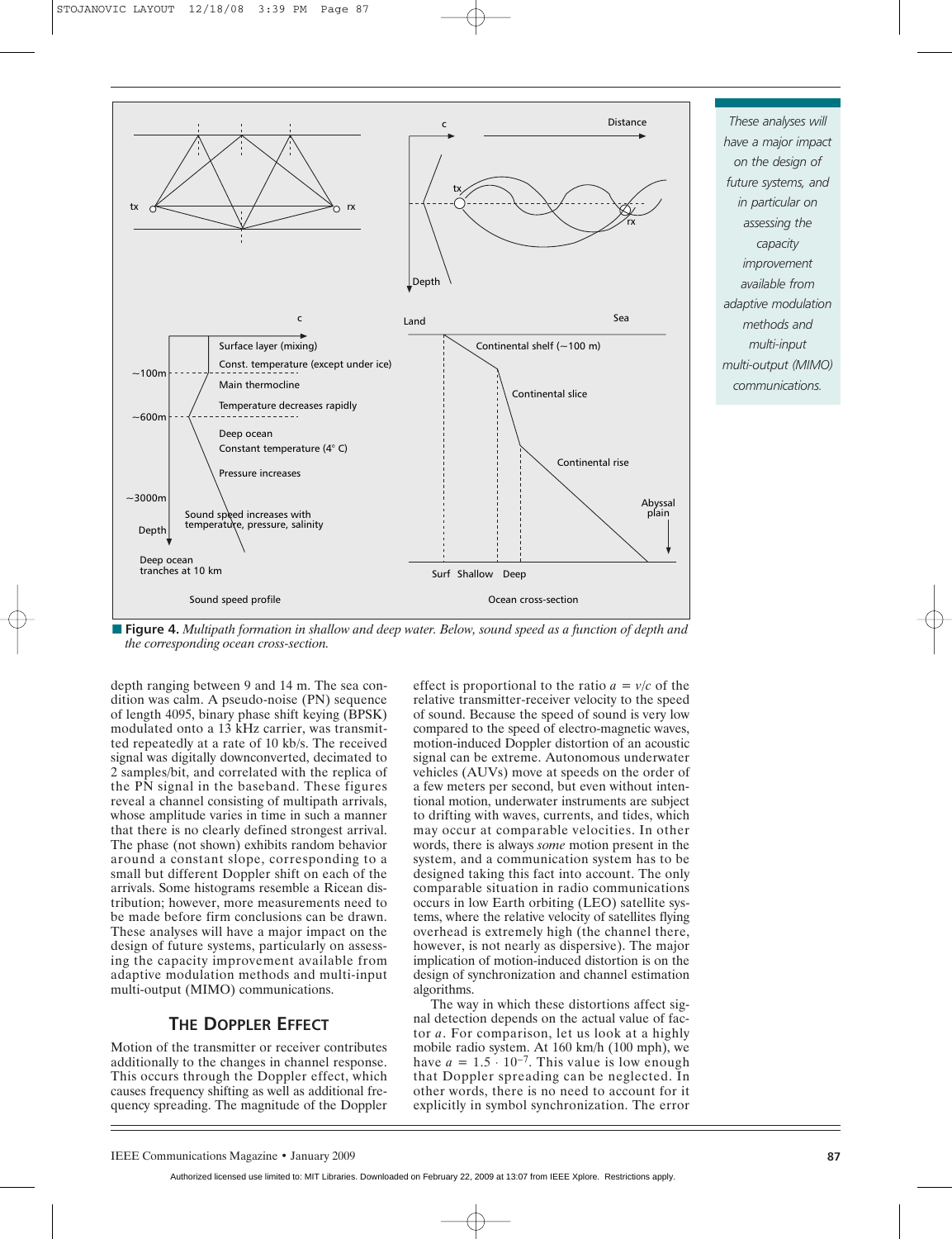

**■ Figure 5.** *Channel response functions.*

made in doing so is only 1/1000 of a bit per 10,000 bits. In contrast to this situation, a stationary acoustic system may experience unintentional motion at 0.5 m/s (1 knot), which would account for  $a = 3 \cdot 10^{-4}$ . For an AUV moving at several meters per second (submarines can move at much greater velocities), factor *a* will be on the order of  $10^{-3}$ , a value that cannot be ignored.

Non-negligible motion-induced Doppler shifting and spreading thus emerge as another major factor that distinguishes an acoustic channel from the mobile radio channel, and dictates the need for explicit phase and delay synchronization in all but stationary systems. In multicarrier systems, the Doppler effect creates particularly severe distortion. Unlike radio systems, in which time compression/dilation is negligible and the Doppler shift appears equal for all subcarriers, in an acoustic system each subcarrier may experience a markedly different Doppler shift, creating nonuniform Doppler distortion across the signal bandwidth.

As the history of underwater acoustic communications testifies, major advances in signal processing were made when the physical nature of propagation was taken into account through proper channel modeling. Examples that illustrate this fact include combined modeling of multipath and phase distortion for equalization in singlecarrier wideband systems [7], a method used in a real-time acoustic modem [8]. More recently, detection of multicarrier signals has been shown to benefit from explicit Doppler shift modeling [9], while sparse channel estimation, which recognizes the fact that underwater multipath is not contiguous but consists of isolated signal arrivals, is being used to improve the performance of both single-carrier [10, 11] and multicarrier systems [12]. Research is currently active on assessing the improvements available from MIMO acoustic communication channels [13, 14].

# **SYSTEM CONSTRAINTS AND IMPLICATIONS ON NETWORK DESIGN**

In addition to the fundamental limitations imposed by acoustic propagation, there are system constraints that affect the operation of acoustic modems. The most obvious of these constraints is the fact that acoustic transducers have their own bandwidth limitation, which constrains the available bandwidth beyond that offered by the channel. The system constraints affect not only the physical link, but all the layers of a network architecture.

In an acoustic system, the power required for transmitting is much greater than that required for receiving. Transmission power depends on the distance, and its typical values are on the order of tens of watts. $\frac{1}{1}$  In contrast, the power consumed by the receiver is much lower, with typical values ranging from about 100 mW for listening or low-complexity detection, to no more than a few watts required to engage a sophisticated processor for high-rate signal detection. In sleep mode, from which a node can be woken on command, no more than 1 mW may be needed.

Underwater instruments are battery-powered; hence, it is not simply the power, but also the energy consumption that matters. This is less of an issue for mobile systems, where the power used for communication is a small fraction of the total power consumed for propulsion, but it is important for networks of fixed bottom-mounted nodes, where the overall network lifetime is the figure of merit.

One way to save energy is by transmitting at a higher bit rate. For example, the WHOI modem [8] has two modes of operation: high rate at 5 kb/s and low rate at 80 b/s. This modem will require about 60 *times* less energy per bit (18 dB) in high-rate mode. The receiver's energy consumption will also be lower, although it requires 3 W for detection of high-rate signals as opposed to 80 mW for detection of low-rate signals (the difference is about 2 dB).

Another way to save the energy is by minimizing the number of retransmissions. In random access networks, which are suitable for serving a varying number of users that transmit in a bursty manner, this task is made difficult by high channel latency. For example, the basic principle of carrier sensing multiple access — that a node should transmit only if it hears no ongoing transmissions — is compromised in an acoustic channel where the packets propagate slowly, and the fact that none are overheard does not mean that some are not present in the channel. Interestingly, increasing the bit rate makes the packets shorter, thus reducing the chances of collision, which in turn reduces the energy spent in retransmissions. The low speed of sound further challenges the throughput efficiency of any data link control scheme that requires automatic repeat request (ARQ), because current technology supports only half-duplex operation.

At this time, it is not certain how underwater networks will develop as possible applications depend on network capabilities, which are still in the domain of research. For both ad hoc and

*<sup>1</sup> An acoustic signal propagates as a pressure wave, whose power is measured in Pascals (commonly, in dB relative to a micro Pascal). In seawater, 1 W of radiated acoustic power creates a sound field of intensity 172 dB re* µ*Pa 1 m away from the source.*